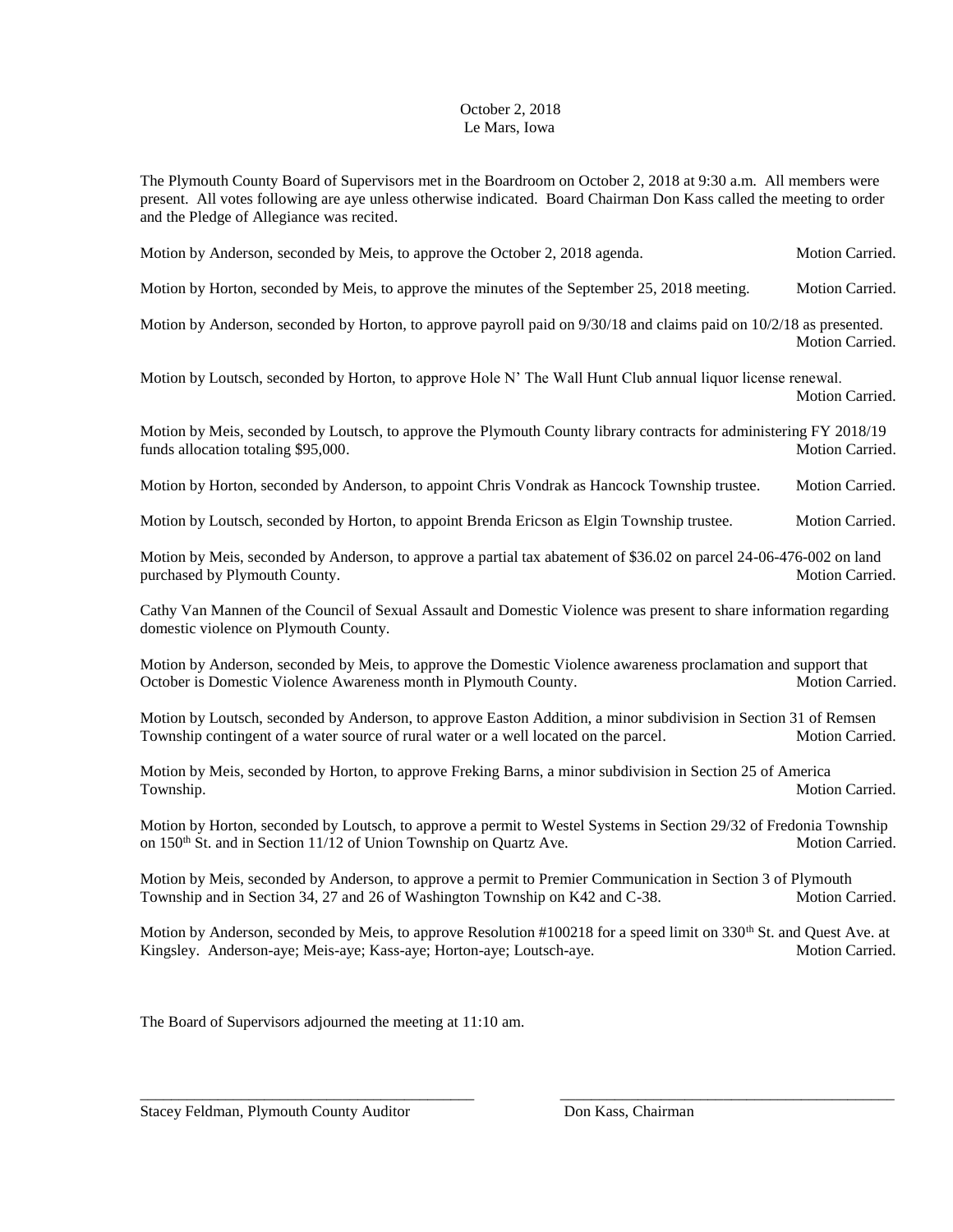Plymouth County – Claims paid on 10-2-2018

| A & M Laundry                         | floor mat                                | 29.UU            |
|---------------------------------------|------------------------------------------|------------------|
| Advanced Systems                      | copier maintenance                       | 38.63            |
| AgriVision Equipment                  | lawn mower supplies                      | 19.31            |
| Akron Hometowner                      | publications                             | 305.77           |
| Anthony Plumbing/Heating              | <b>BUILDINGS</b>                         | 82.50            |
| Brenda Arens                          | health insurance reimb                   | 24.60            |
| Cole Beitelspacher                    | cell phone allowance                     | 60.00            |
| Bekins Fire                           | fire extinguisher service                | 46.25            |
| Bentson Pest Control                  | pest control service                     | 100.00           |
| Lonnie Bohlke                         | battery for Dodge van                    | 197.94           |
| Bomgaars                              | parts                                    | 391.48           |
| Carroll Construction                  | PARTS                                    | 445.57           |
| Elizabeth Carroll                     | mileage                                  | 27.25            |
| Century Link                          | Ali Services                             | 546.28           |
| Chief Supply Corp.                    | junior badges                            | 684.49           |
| Dan Clement                           | PAVEMENT MARKINGS                        | 8235.00          |
| Cornhusker International              | FILTERS                                  | 350.24           |
| Dean Foods                            | kitchen supplies                         | 110.15           |
| Des Moines Stamp                      | stamp ink pads                           | 16.00            |
| Dixon Construction                    | construction project                     | 110849.67        |
| Stacey Feldman                        | misc. supplies                           | 196.03           |
| Finzen Apts                           | rent assistance                          | 200.00           |
| FORCE America                         | PARTS                                    | 273.37           |
| Frontier                              | phone services                           | 1695.81          |
| GCC Alliance Concrete                 | PIPE CULVERTS                            | 5676.50          |
| Kenneth Gerdes                        | RIGHT-OF-WAY                             | 204.00           |
| Get Branded 360                       | uniforms                                 | 146.48           |
| Jolynn Goodchild                      | mileage                                  | 99.24            |
| Govconnection                         | office equipment                         | 52.26            |
| Graves Construction                   | construction project                     | 38766.13         |
| H & H Dirt Work                       | PIPE CULVERTS                            | 12090.40         |
| Hallett Materials                     | GRANULAR                                 | 183056.20        |
| Jamie Hauser                          | mileage                                  | 183.12           |
| Henry M. Adkins & Son                 | upgrade voting equipment                 | 3500.00          |
| Brent Hobson                          | <b>GROUNDS</b>                           | 340.00           |
| IMWCA                                 |                                          | 10186.00         |
| Indoff                                | work comp premium<br>SUPPLIES            |                  |
|                                       |                                          | 384.82           |
| Info Dog Security                     | onsite shredding                         | 161.95<br>327.90 |
| Interstate Battery System<br>Iowa DNR | <b>BATTERIES</b><br><b>MISCELLANEOUS</b> |                  |
|                                       |                                          | 134.00           |
| Iowa DOT                              | <b>BLADES</b>                            | 20700.00         |
| Iowa Prison Industries                | plastic bags                             | 127.78           |
| ISU Extension                         | pesticide course                         | 180.00           |
| Jack's Uniforms                       | uniforms                                 | 458.14           |
| Jensen Motors                         | OUTSIDE SERVICE                          | 474.51           |
| Jim Jones                             | postage                                  | 107.39           |
| Dale Juhl                             | well closing                             | 465.00           |
| Kimball-Midwest Co.                   | PARTS                                    | 1041.15          |
| Knife River                           | ASPHALT CONCRETE                         | 548.80           |
| Trish Kunkel                          | cleaning services                        | 1710.00          |
| Lampert Lumber                        | supplies                                 | 214.64           |
| Langel Electric                       | FLASHING LIGHTS                          | 164.00           |
| City of Le Mars                       | utilities                                | 141.09           |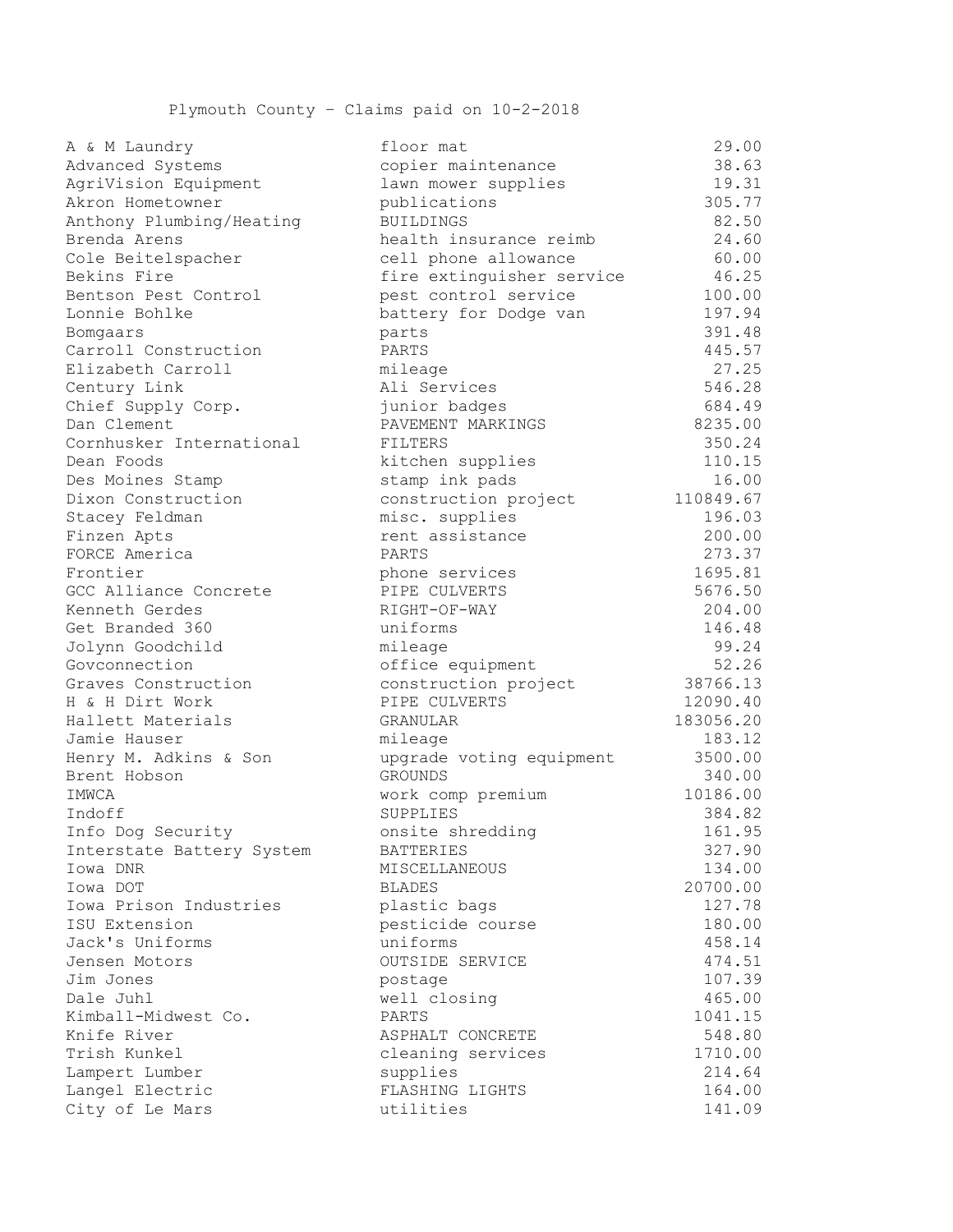| L.G. Everist Inc.           | GRANULAR                          | 96932.51         |
|-----------------------------|-----------------------------------|------------------|
| L3 Mobile Vision            | vehicle equipment                 | 3767.56          |
| Mai Welding Supply          | WELDING SUPPLIES                  | 166.00           |
| Mail Services               | MV renewals & postage             | 803.15           |
| Maintainer Corp of Iowa     | PARTS                             | 90.94            |
| Mauer-Johnson Funeral Home  | body bag                          | 77.00            |
| MD Products                 | PARTS                             | 203.33           |
| Metal Culverts              | CORRUGATED METAL PIPE             | 16321.50         |
| MidAmerican Energy          | utilities                         | 6012.76          |
| Midwest Service & Sales     | PILING                            | 12925.60         |
| David Moller                | <b>GROUNDS</b>                    | 325.00           |
| National Business Furniture | office chairs                     | 1328.00          |
| Sharon Nieman               | mileage                           | 84.49            |
| Cheri Nitzschke             | health insurance reimb.           | 52.40            |
| O'Brien County Sheriff      | service in JV matter              | 60.00            |
| O'Keefe Elevator            | elevator maintenance              | 566.29           |
| O.C. Sanitation             | rent - garbage                    | 100.00           |
| Oden Enterprises            | PILING                            | 14175.00         |
| One Office Solutions        | supplies                          | 609.26           |
| Kerri Petersen              | health insurance reimb.           | 235.07           |
| Peterson Contractors        | construction project              | 10931.90         |
| Ply Co Board of Health      | healthy aging grant               | 12282.47         |
| Plymouth County EMS         | EMS rural grant                   | 7875.00          |
| Ply Co Sheriff              | juvenile transport                | 30.00            |
| Ply Co Treasurer            | flex benefits reimb.              | 1483.82          |
| Prairie Rose Care Mgmt      | quardian fees                     | 289.00           |
| Premier Communications      | cable box fee                     | 50.52            |
| Presto-X-Co                 | pest control                      | 55.00            |
| Primebank                   | water charges                     | 102.87           |
| Darin Raymond               | meeting expenses                  | 929.10           |
| Northwest REC               | electric                          | 1563.50          |
| Marie Reed                  | health insurance reimb.           | 143.19           |
| Richards Construction       | construction project              | 126215.16        |
| Roto-Rooter                 | plumbing                          | 271.00           |
| Rudy's Repair               | <b>BUILDINGS</b>                  | 43.98            |
| Trudy Seng                  | MILEAGE                           | 234.35           |
| Merle Shay                  | Borrow-Work Area-Misc.            | 77.00            |
| Simpco                      | admin fee                         | 11860.00         |
| Siouxland Dist Hlth Dept    | well testing                      | 225.00           |
| Shelly Sitzmann             | cell phone allowance              | 60.00            |
| Southern Sioux County RWS   | Hillview water                    | 314.55           |
| Stan Houston Equipment      | PARTS                             | 29.00            |
| State Industrial Products   | supplies                          | 305.55           |
| Luke Steeg                  | SUNDRY                            | 70.00            |
| Steffen Truck Equipment     | PARTS                             | 596.33           |
| Stop Stick Ltd.             | stop stick rack kit               | 493.00           |
| Storey Kenworthy            | election supplies                 | 187.69           |
| Streicher's                 | 9mm rounds                        | 30.00            |
| Susemihl's Uptown Auto      | vehicle service                   | 55.20            |
|                             |                                   |                  |
| The Record                  | publication minutes               | 267.40<br>883.45 |
| Agnes Thelen                | veteran transportation            |                  |
| Total Motors                | courthouse renovation<br>GRANULAR | 1487.20          |
| Brett Udell Trucking        |                                   | 76783.19         |
| Ultramax                    | ammo                              | 1404.50          |
| Union County Electric       | tower                             | 77.00            |